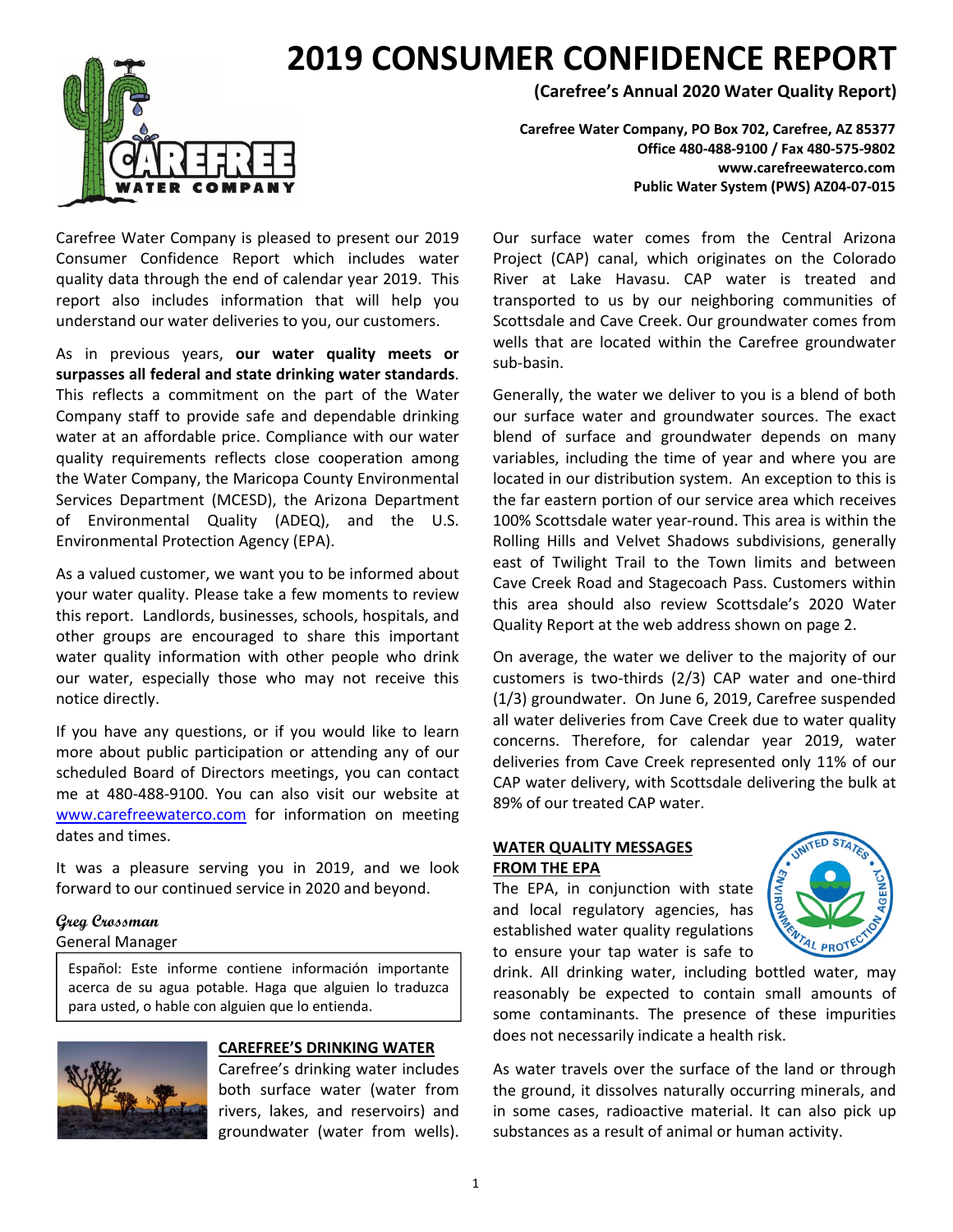In order to ensure that tap water is safe to drink, EPA prescribes regulations which limit the amount of certain contaminants in water provided by public water systems. Food and Drug Administration (FDA) regulations establish limits for contaminants in bottled water which must provide the same protection for public health. Possible water contaminants may include:

- Microbial, such as viruses and bacteria. These contaminants may come from septic systems, wastewater treatment plants, livestock, and wildlife.
- Inorganic, such as salts and metals. These contaminants can be naturally‐occurring or may be a result of urban runoff, wastewater discharges, oil and gas production, mining, or farming.
- Organic, including synthetic and volatile organic chemicals. These contaminants are byproducts of industrial and petroleum production, and may also come from gas stations, urban runoff, and septic systems.
- Pesticides and Herbicides, which come from a variety of sources, such as agriculture, urban runoff, and residential uses.
- Radioactive, which can be naturally occurring or the result of oil and gas production and mining activities.

Some people may be more vulnerable to contaminants in drinking water than the general population. Immuno‐ compromised persons, such as persons with cancer undergoing chemotherapy, persons who have undergone organ transplants, people with HIV‐AIDS or other immune system disorders, some elderly, and infants can be particularly at risk of infections. These people should seek advice about drinking water from their healthcare providers.

For more information about contaminants and their potential health effects, or to receive a copy of the EPA and Center for Disease Control (CDC) guidelines on appropriate means to lessen the risk of infection and potential health effects, call EPA's *Safe Drinking Water Hotline* at 1‐800‐426‐4791.



#### **2019 WATER QUALITY RESULTS**

The Carefree Water Company is required to test for over 100 substances in our drinking water. Testing is done at two Entry Points

to the Distribution System (EPDS). Water samples taken at these EPDS test our treated source water before it enters our distribution system. We also perform monthly tests at 4 locations within the distribution system to ensure that water entering your home or business remains safe to drink.

Because a large portion of our water comes from our neighboring water providers of Scottsdale and Cave Creek, the results from their source water sampling efforts are included in the accompanying water quality table. Only those substances that were detected in the three communities' source waters are listed in the table. Even though certain substances were detected, **all water deliveries from Carefree and Scottsdale in 2019 met or surpassed federal and state drinking water standards,** meaning that the amounts detected were below the applicable standard.

If you would like additional information on Scottsdale's or Cave Creek's water, their individual Water Quality Reports can be accessed online at the following website addresses or you can call our office at 480‐488‐9100 to obtain a copy:

**Scottsdale Water Quality Report (PWS AZ04‐07‐098):** https://www.scottsdaleaz.gov/water/drinking‐water

**Cave Creek Water Quality Report (PWS AZ04‐07‐016):** http://www.cavecreek.org/index.aspx?NID=369

## **ADDITIONAL INFORMATION ON WATER QUALITY, SURFACE WATER MONITORING, AND VIOLATIONS**



The following is additional information on water quality data, surface water monitoring, and violations:

- **Arsenic.** Arsenic is a mineral known to cause cancer in humans at high concentrations and is linked to other health effects such as skin damage and circulatory problems. If arsenic is less than or equal to the MCL, your drinking water meets EPA's standards. EPA's arsenic standard balances the current understanding of possible health effects against the cost of removing arsenic from drinking water. EPA continues to research the health effects of low levels of arsenic.
- **Lead.** Lead, in drinking water, is primarily from materials and components associated with service lines and home plumbing. If present, elevated levels of lead can cause serious health problems, especially for pregnant women and young children. Carefree Water Company is responsible for providing high quality drinking water, but cannot control the variety of materials used in plumbing components. When your water has been sitting for several hours, you can minimize the potential for lead exposure by flushing your tap for 30 seconds to 2 minutes before using water for drinking or cooking. Information on lead in drinking water, testing methods, and steps you can take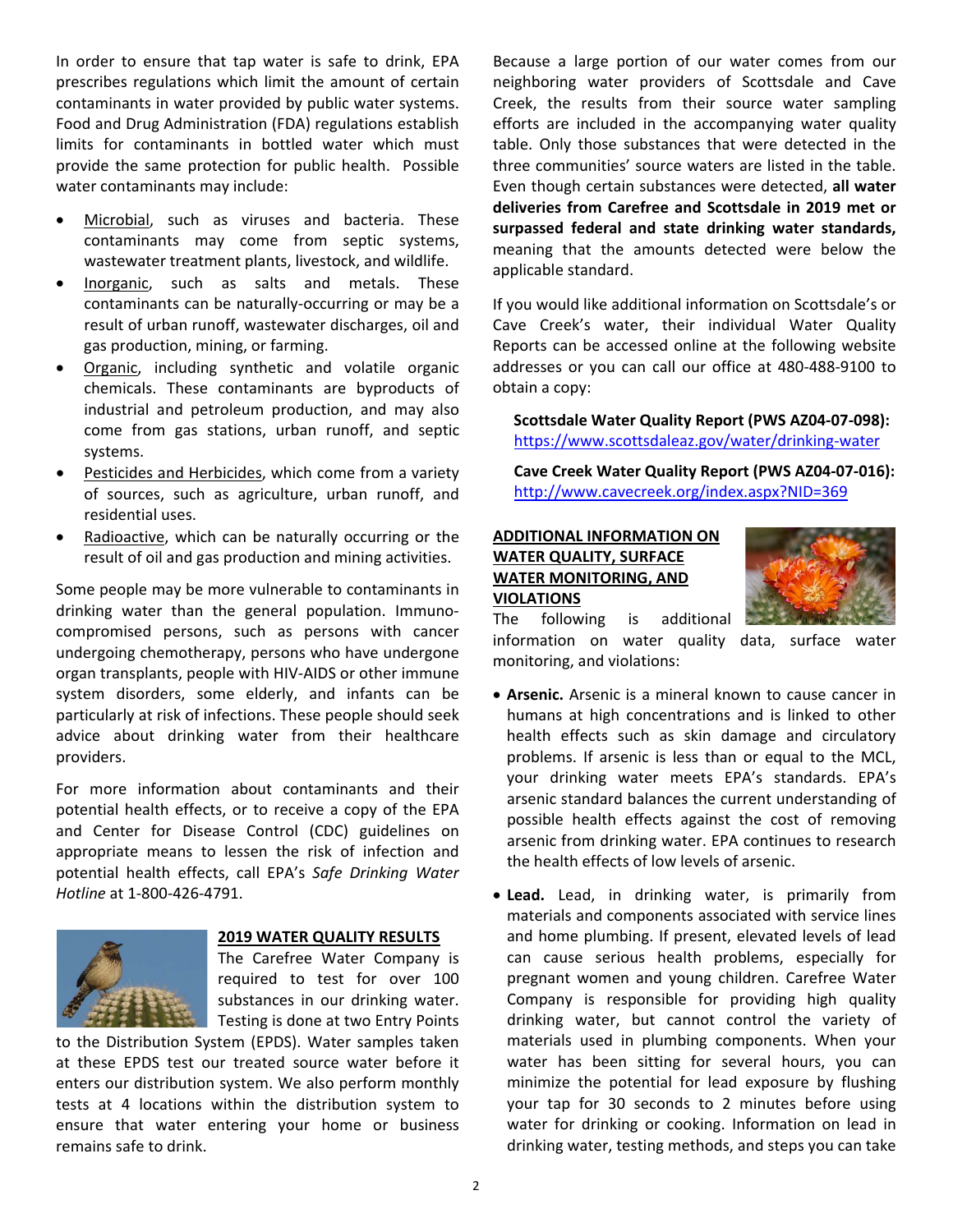to minimize exposure is available from the Safe Drinking Water Hotline at 1‐800‐426‐4791 or at www.epa.gov/safewater/lead.

- **Nitrate.** Nitrate in drinking water at levels above 10 ppm is a health risk for infants less than six months of age. High nitrate levels in drinking water can cause "blue baby syndrome." Nitrate levels may rise quickly for short periods of time because of rainfall or agricultural activity. If you are caring for an infant and detected nitrate levels are above 5 ppm, you should ask advice from your health care provider.
- **Total Organic Carbon (TOC).** TOC has no health effects. However, total organic carbon provides a medium for the formation of disinfection byproducts. The byproducts include trihalomethanes (THM) and haloacetic acids (HAA). Drinking water containing these byproducts in excess of the MCL may lead to adverse health effects, liver or kidney problems, or nervous system effects, and may lead to an increased risk of getting cancer.

One of our treated surface water providers, the Town of Cave Creek, exceeded a requirement for removal efficiency for TOC during the first quarter of 2019. Notification of this was provided by Cave Creek to its customers in May 2019. A follow‐up notification of this was provided to our customers in July 2019. A copy of this notification can be obtained by contacting our office.

**• Additional Notifications.** Our other treated surface water provider, Scottsdale Water, missed a monitoring event in 2019 at one EPDS for mercury and cyanide. Although the water from this EPDS was not delivered to Carefree Water, a tier three public notice is included in Scottsdale's 2019 Consumer Confidence Report. This is a monitoring violation only and does not indicate an exceedance of water quality standards.



#### **UNREGULATED CONTAMINANT MONITORING**

Carefree Water was randomly selected by the EPA as one of 800 small water systems to participate

in water quality sampling in 2019 under the Unregulated Contaminant Monitoring Rule (UCMR). Specifically, Carefree Water was required to sample our two surface water sources (Scottsdale and Cave Creek) twice a month for 4 months (April through July) for cyanotoxins. Cyanotoxins are contaminants found in surface water during periods of algal blooms. A total of 48 samples were analyzed under this program. We are pleased to report that all results from this sampling effort came back from the lab as "below the minimum reporting level" or in other words, "non‐detectable". The three contaminants that were analyzed for in each sample were as follows: total microcystin, cylindrospermopsin, and anatoxin‐a. Additional information on EPA's UCMR program is available at: https://www.epa.gov/dwucmr.

# **SOURCE WATER ASSESSMENT PROGRAM**

In 2005, Carefree Water Company worked with ADEQ to finalize an assessment of the wells we use to



provide you drinking water. This assessment looks at the potential risks to our water sources, including their proximity to gas stations, landfills, dry cleaners, agricultural fields, and wastewater treatment plants. Based on the information currently available on the hydrogeologic settings of and the adjacent land uses that are in the specified proximity of the drinking water source(s) of this public water systems, the Arizona Department of Environmental Quality has given us a low risk designation for the degree to which this public water system drinking water source(s) are protected. A low risk designation indicates that most source water protection measures are either already implemented, or the hydrogeology is such that the source water protection measures will have little impact on protection. The complete assessment is available for review by contacting Carefree Water Company's office at 480‐488‐9100. Additional information on Source Water Assessments and Protection can be obtained from ADEQ at www.azdeq.gov/environ/water/dw/swap.html.



**24 Hour Emergency Phone 480‐252‐7661**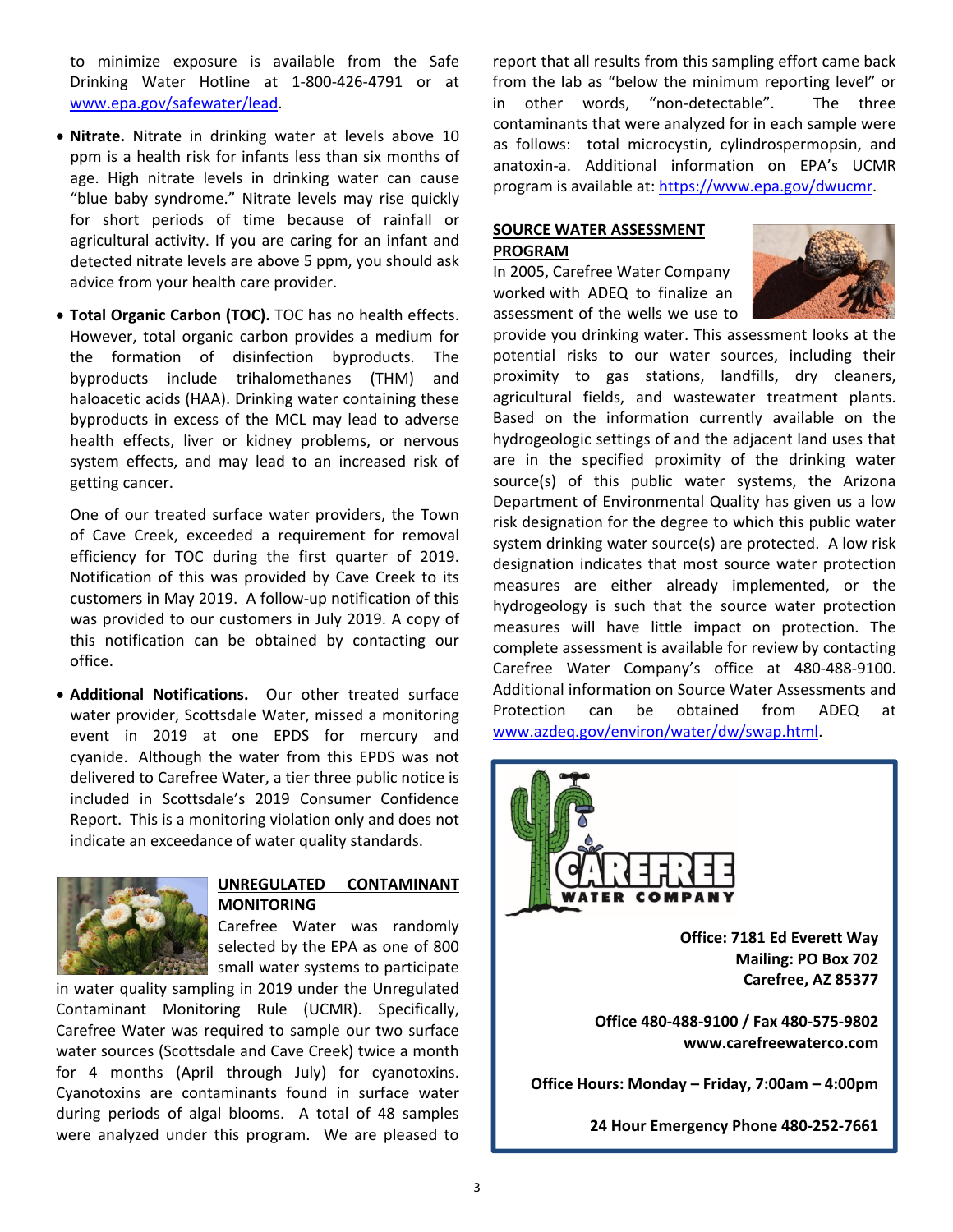#### **CAREFREE WATER COMPANY - 2019 WATER QUALITY RESULTS**

| <b>Results - Treated Source Waters</b><br>Combined Results from Carefree, Scottsdale, and Cave Creek Source Waters |            |                |                          |                                         |                                                        |               |                          |                  |                                                                                  |  |
|--------------------------------------------------------------------------------------------------------------------|------------|----------------|--------------------------|-----------------------------------------|--------------------------------------------------------|---------------|--------------------------|------------------|----------------------------------------------------------------------------------|--|
| <b>Substance</b>                                                                                                   | Unit       | <b>MCL</b>     | <b>MCLG</b>              | <b>Detected</b>                         | <b>Lowest Amount Highest Amount</b><br><b>Detected</b> | Average       | <b>Sampling</b><br>Years | <b>Violation</b> | <b>Likely Source in Drinking Water</b>                                           |  |
| Arsenic                                                                                                            | ppb        | 10             | 0                        | <b>ND</b>                               | 9.0                                                    | 3.7           | 2013-19                  | No               | Leaching of natural deposits                                                     |  |
| Barium                                                                                                             | ppm        | $\overline{2}$ | $\overline{2}$           | <b>ND</b>                               | 0.1                                                    | 0.07          | 2013-19                  | No               | Leaching of natural deposits                                                     |  |
| Chromium                                                                                                           | ppb        | 100            | 100                      | <b>ND</b>                               | 46                                                     | 6.6           | 2013-19                  | No               | Leaching of natural deposits                                                     |  |
|                                                                                                                    |            |                |                          |                                         |                                                        |               |                          |                  | Discharge from steel/metal factories; discharge                                  |  |
| Cyanide                                                                                                            | ppb        | 200            | 200                      | <b>ND</b>                               | 25                                                     | 2.1           | 2013-2019                | No               | from plastic and fertilizer factories                                            |  |
| Fluoride                                                                                                           | ppm        | 4              | 4                        | <b>ND</b>                               | 3.4                                                    | 0.6           | 2013-19                  | No               | Leaching of natural deposits                                                     |  |
| Nickel                                                                                                             | ppb        | <b>NA</b>      | <b>NA</b>                | <b>ND</b>                               | 1.9                                                    | 0.65          | 2013-19                  | No               | Leaching of natural deposits<br>Leaching of natural deposits and septic systems; |  |
| Nitrate                                                                                                            | ppm        | 10             | 10                       | <b>ND</b>                               | 5.7                                                    | 1.7           | 2019                     | No               | Runoff from fertilizer use                                                       |  |
|                                                                                                                    |            |                |                          |                                         |                                                        |               |                          |                  | Leaching of natural deposits;                                                    |  |
| Selenium                                                                                                           | ppb        | 50             | 50                       | <b>ND</b>                               | 5.0                                                    | 1.9           | 2013-19                  | No               | Discharge from petroleum<br>refineries and mining                                |  |
| Alpha Emitters                                                                                                     | pCi/L      | 15             | 0                        | <b>ND</b>                               | 5.0                                                    | 2.2           | 2012-19                  | No               | Leaching of natural deposits                                                     |  |
| Uranium                                                                                                            | ppb        | 30             | 0                        | 1.3                                     | 8.1                                                    | 3.2           | 2019                     | No               | Leaching of natural deposits                                                     |  |
|                                                                                                                    |            |                |                          |                                         |                                                        |               |                          |                  | Discharge from petrolium factories; Discharge from                               |  |
| Xylenes, Total                                                                                                     | ppm        | 10             | 10                       | <b>ND</b>                               | 0.002                                                  | 0.0001        | 2019                     | No               | chenical factories                                                               |  |
|                                                                                                                    |            |                |                          |                                         | <b>Results - Treated Source Waters</b>                 |               |                          |                  |                                                                                  |  |
|                                                                                                                    |            |                |                          |                                         | <b>Scottsdale and Cave Creek Surface Water</b>         |               |                          |                  |                                                                                  |  |
| <b>Substance</b>                                                                                                   | Unit       | <b>MCL</b>     | <b>TT</b><br>Requirement | <b>Highest</b><br><b>Measurement</b>    | <b>Treatment Technique</b><br>Comparison               |               | <b>Sampling</b><br>Year  | <b>Violation</b> | <b>Likely Source in Drinking Water</b>                                           |  |
|                                                                                                                    |            |                | 95% less than            |                                         |                                                        |               |                          |                  |                                                                                  |  |
| Turbidity - Cave Creek                                                                                             | <b>NTU</b> | $\mathbf{1}$   | 0.3 NTU                  | 0.44                                    | 100% less than 1.0 NTU                                 |               | 2019                     | No               | Soil Runoff                                                                      |  |
| Turbidity - Scottsdale                                                                                             | <b>NTU</b> | $\mathbf 1$    | 95% less than<br>0.3 NTU | 0.18                                    | 100% less than 0.3 NTU                                 |               | 2019                     | No               | Soil Runoff                                                                      |  |
|                                                                                                                    |            |                | (Compliance              | (Highest Amt)                           | (Lowest Amt)                                           | (Running      |                          |                  |                                                                                  |  |
| Total Organic Carbon -                                                                                             |            |                | Factor)                  |                                         |                                                        | Ann. Average) |                          |                  |                                                                                  |  |
| Cave Creek <sup>3</sup>                                                                                            | ppm        | TT             | $\geq 1.0$               | Not Available                           | 0.89                                                   | 1.0           | 2019                     | Yes <sup>3</sup> | Naturally present in the environment                                             |  |
| Total Organic Carbon -                                                                                             |            |                |                          | (Highest Amt)                           | (Lowest Amt)                                           | (Average)     |                          |                  |                                                                                  |  |
| Scottsdale<br>TT<br>2019<br><b>NA</b><br>1.8<br>1.1<br>1.5<br>No<br>ppm<br>Naturally present in the environment    |            |                |                          |                                         |                                                        |               |                          |                  |                                                                                  |  |
|                                                                                                                    |            |                |                          |                                         | <b>Results - Carefree Distribution System</b>          |               |                          |                  |                                                                                  |  |
| <b>Substance</b>                                                                                                   | Unit       | <b>MCL</b>     | <b>MCLG</b>              | <b>Lowest Amount</b><br><b>Detected</b> | <b>Highest Amount</b><br><b>Detected</b>               | Average       | <b>Sampling</b><br>Year  | <b>Violation</b> | <b>Likely Source in Drinking Water</b>                                           |  |
|                                                                                                                    | Positive   |                |                          |                                         |                                                        |               |                          |                  |                                                                                  |  |
| E. Coli/Fecal Indicators                                                                                           | Sample     | $\mathbf 0$    | 0                        | 0                                       | 0                                                      | $\pmb{0}$     | 2019                     | No               | Human and animal fecal waste                                                     |  |
| Chlorine                                                                                                           | ppm        | 4 (MRDL)       | 4 (MRDLG)                | 0.17                                    | 3.0                                                    | 0.76          | 2019                     | No               | Water additive used to control microbial growth                                  |  |
|                                                                                                                    |            |                |                          | <b>Lowest Amount</b>                    | <b>Highest Amount</b>                                  |               | <b>Sampling</b>          |                  |                                                                                  |  |
| <b>Substance</b>                                                                                                   | Unit       | <b>MCL</b>     | <b>MCLG</b>              | <b>Detected</b>                         | <b>Detected</b>                                        | Average       | Year <sup>1</sup>        | <b>Violation</b> | <b>Likely Source in Drinking Water</b>                                           |  |
| <b>Total Trihalomethanes</b>                                                                                       |            |                |                          |                                         |                                                        |               |                          |                  |                                                                                  |  |
| (TTHMs) $^1$<br><b>Haloacetic Acids</b>                                                                            | ppb        | 80             | <b>NA</b>                | <b>ND</b>                               | 64                                                     | 27            | 2019                     | No               | Byproduct of drinking water disinfection                                         |  |
| (HAAs) $1$                                                                                                         | ppb        | 60             | <b>NA</b>                | <b>ND</b>                               | 23                                                     | 7.1           | 2019                     | No               | Byproduct of drinking water disinfection                                         |  |
|                                                                                                                    |            |                |                          | <b>90th Percentile</b>                  |                                                        |               |                          |                  |                                                                                  |  |
| <b>Substance</b>                                                                                                   | Unit       | <b>AL</b>      | <b>MCLG</b>              | Value <sup>2</sup>                      | # Homes Greater than AL                                |               | <b>Sampling</b><br>Year  | <b>Violation</b> | <b>Likely Source in Drinking Water</b>                                           |  |
|                                                                                                                    |            |                |                          |                                         |                                                        |               |                          |                  | Corrosion of household plumbing; erosion of                                      |  |
| Lead <sup>2</sup>                                                                                                  | ppb        | 15             | 0                        | 0                                       | 0 out of 10                                            |               | 2018                     | No               | natural deposits                                                                 |  |
| Copper <sup>2</sup>                                                                                                | ppm        | 1.3            | 1.3                      | 0.24                                    | 0 out of 10                                            |               | 2018                     |                  | Corrosion of household plumbing; erosion of<br>natural deposits                  |  |
|                                                                                                                    |            |                |                          |                                         |                                                        |               |                          | No               |                                                                                  |  |

<sup>1</sup> Annual monitoring performed in May 2019. Quarterly monitoring performed in August and November 2019.

<sup>2</sup> Lead and Copper Rule Standard: 90% of homes tested must have lead and copper levels below the alert level (AL).

<sup>3</sup> See page 3 for additional information under Total Organic Carbon (TOC).

#### **Definition of Terms Used On This Table and in This Report:**

 **- AL (Action Level):** The concentration of a contaminant which, if exceeded, triggers treatment or other requirements.

 **- MCL (Maximum Contaminant Level):** The highest level of a contaminant that is allowed in drinking water.

 **- MCLG (Maximum Contaminant Level Goal):** The level of a contaminant in drinking water below which there are no known or expected risks to health.

 **- MRDL (Maximum Residual Disinfectant Level):** The level of disinfectant added to for water treatment that may not be exceeded at the consumer's tap.

 **- MRDLG (Maximum Residual Disinfectant Level Goal):** The level of disinfectant added for treatment at which no known or anticipated adverse effect on health of persons would occur.

 **- NA (Not Applicable):** Sampling was not completed by regulation or was not required.

 **- ND (Non-Detect):** The contaminant was not present in the sample, or the actual concentration in the sample was below the lowest concentration capable of being detected for this contaminant.

 **- NTU (Nephelometric Turbidity Units):** A measure of the clarity of water.

 **- pCi/L (Picocuries Per Liter):** A measure of radioactivity in water.

 **- ppm (Parts Per Million):** A measurement of the concentration of a contaminant that is equivalent to milligrams per liter (mg/L).

1 ppm (or mg/L) is equivalent to about 4 drops in a 55 gallon drum.

 **- ppb (Parts Per Billion):** A measurement of the concentration of a contaminant that is equivalent to micrograms per liter (ug/L).

1 ppb (or ug/L) is equivalent to about 1 drop in two hundred and fifty (250) 55 gallon drums.

 **- TT (Treatment Technique):** A treatment technique is a required process intended to reduce the level of a contaminant in drinking water.